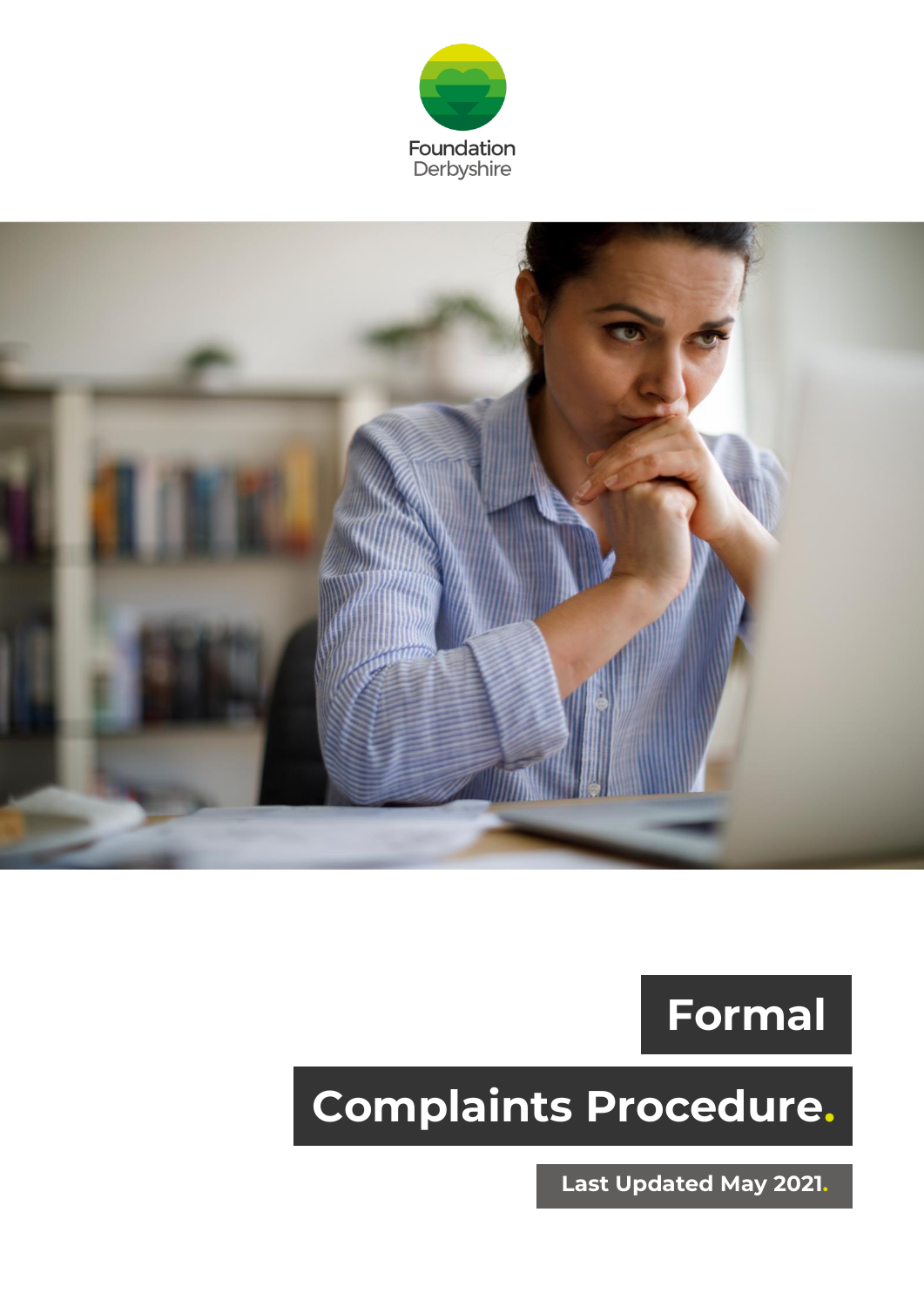## **Please Note:**

Complaints and appeals are treated separately. Making a complaint against Foundation Derbyshire ('the Foundation') does not mean decisions on grant applications will be reconsidered unless the basis of the complaint is found to have affected the decision. If you wish to appeal against a decision on a grant application please follow the appeals process.

The Complaints Procedure is open to anyone who is dissatisfied with the actions of the Foundation.

## **What to do if you have a complaint:**

Most complaints can be resolved quickly and easily by discussing your complaint with your contact at the Foundation.

If you are unable to resolve the complaint or are unhappy with the response you receive, please write to the Chief Executive with your complaint as early as possible after the issue occurred.

Explain the facts of your complaint, giving as much detail as you can. It is helpful if you can give approximate dates and attach any relevant paperwork, i.e. copies of letters, etc.

If your complaint is in relation to a grant application please include the Unique Reference Number (URN), which you should find on correspondence from the Foundation.

*Note*:

We cannot respond to anonymous complaints. We will maintain your right to confidentiality, so please include your name and contact details.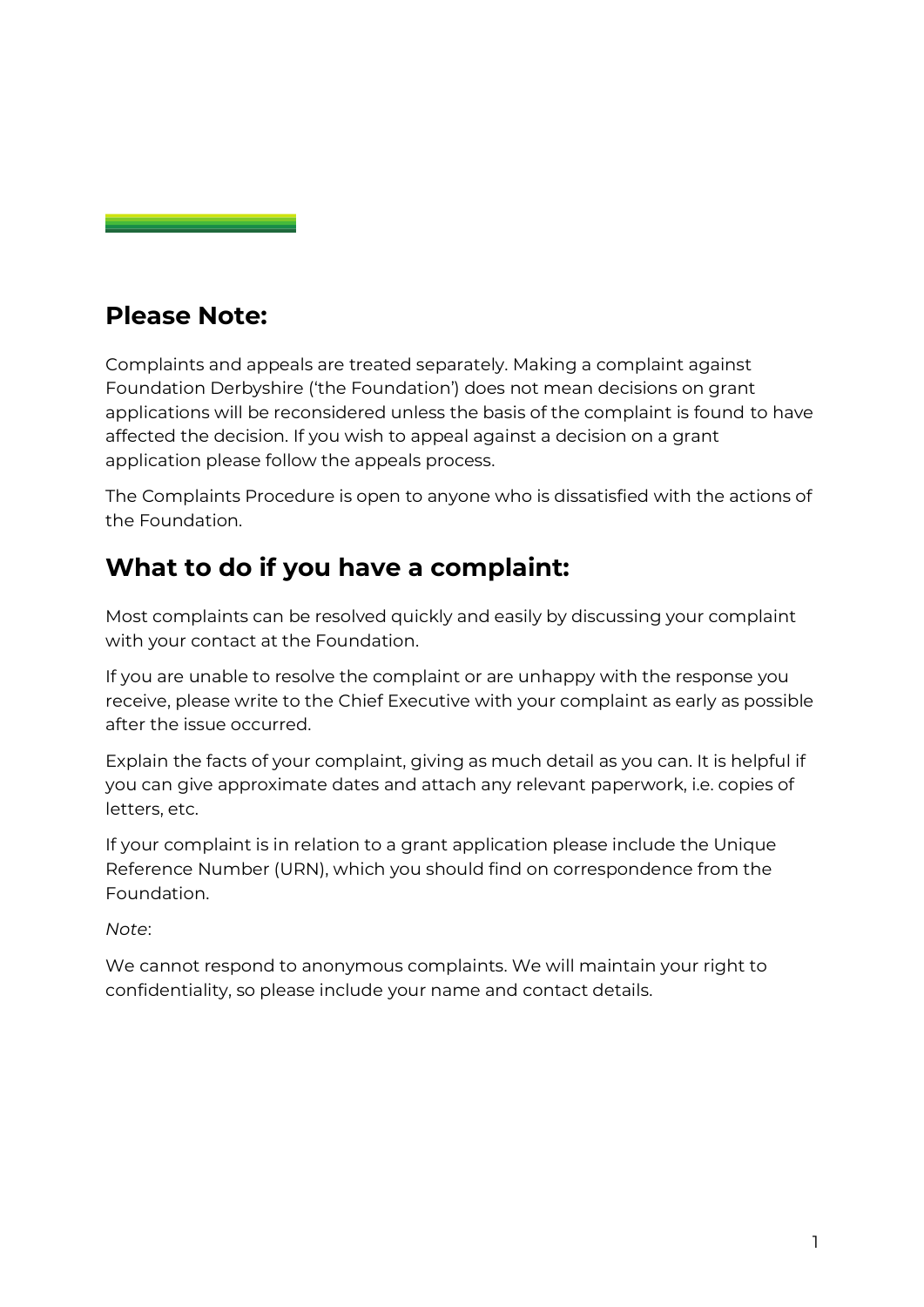## **What the Foundation will do:**

The Foundation will acknowledge your complaint within six working days.

The complaint will be discussed by the Senior Management Team at the Foundation who will decide who will investigate your complaint and a deadline for reporting back. We will write to you with this information.

The Foundation will allocate an appropriate person to investigate your complaint; this will be someone who has not been involved with the case to date. They will investigate fully each point of the complaint and report back to the Senior Management Team at the Foundation.

The Senior Management Team at the Foundation will decide on any actions required as a result of your complaint.

A full written response will be sent to you detailing the outcome of your complaint.

You will be given an opportunity to comment and indicate if you are satisfied with the outcome.

The Foundation aims to report on complaints within one month but if this is not possible we will keep you informed of the progress.

If, in exceptional circumstances, you are not satisfied with the response, you may appeal to the Chair of the Board of Trustees. If your complaint involves the Chief Executive, you should write to the Chair of the Board in the first instance.

The Chair will acknowledge receipt of your letter within 10 working days where possible.

In the case of an appeal to the Chair for a review of the response from the Chief Executive, or where the complaint involves the Chief Executive, an investigation will be carried out by the Chair or another member of the Board acting on their behalf.

The Chair will aim to notify you of their decision, which is final, and the reasons for it within 28 working days of receiving your letter.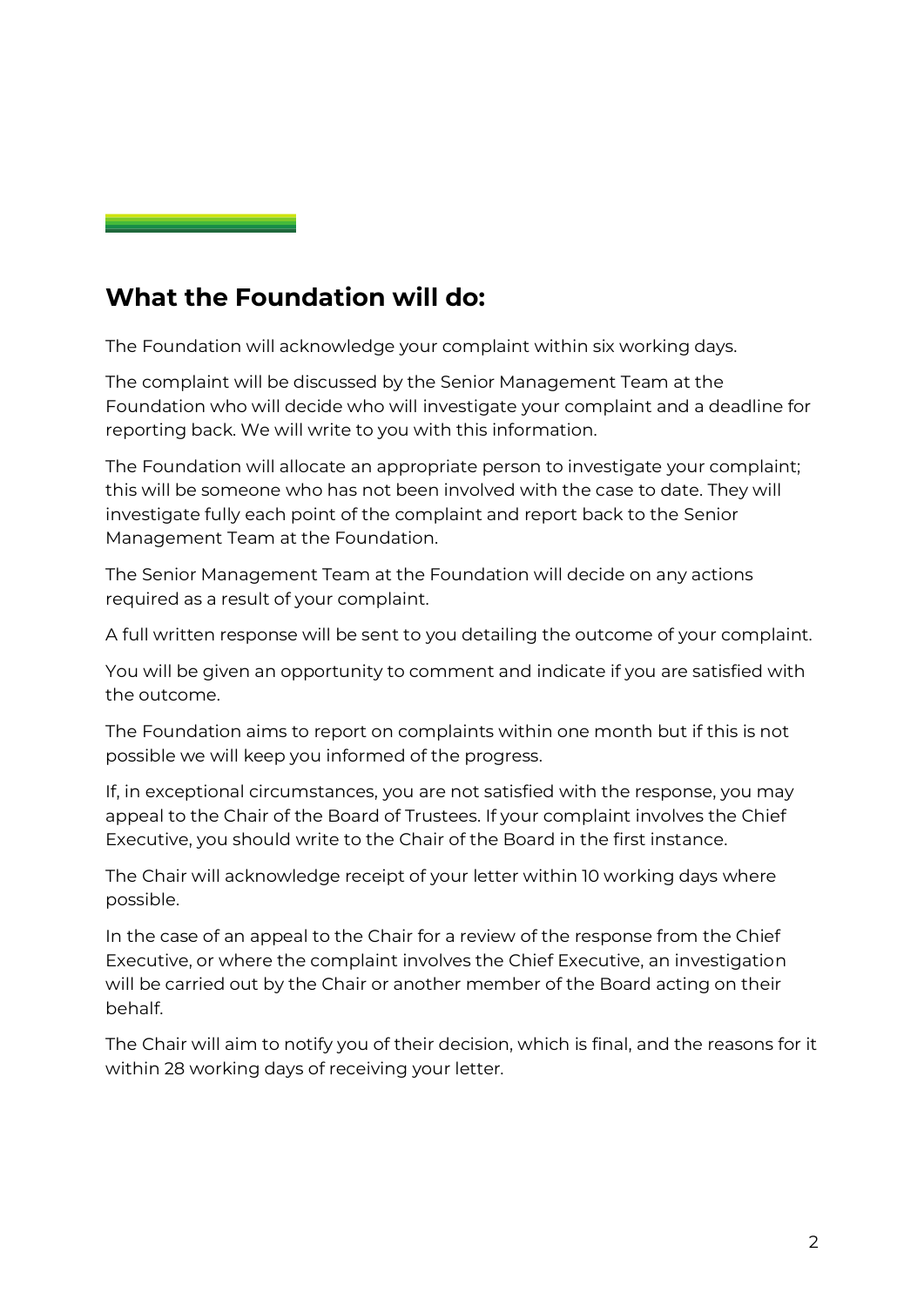If you are not satisfied with the decision, we are regulated by the Charity Commission for England and Wales and further information about how you can complain can be found at [gov.uk/complain-about-charity,](http://www.gov.uk/complain-about-charity) including any complaints about fundraising that can be reported to the Fundraising Regulator.

Foundation trustees, staff and volunteers may also raise concerns under the Foundation's separate [Whistle Blowing Policy.](https://foundationdstg.wpengine.com/wp-content/uploads/2022/02/Whistleblowing-Policy-DF170222v3.pdf)